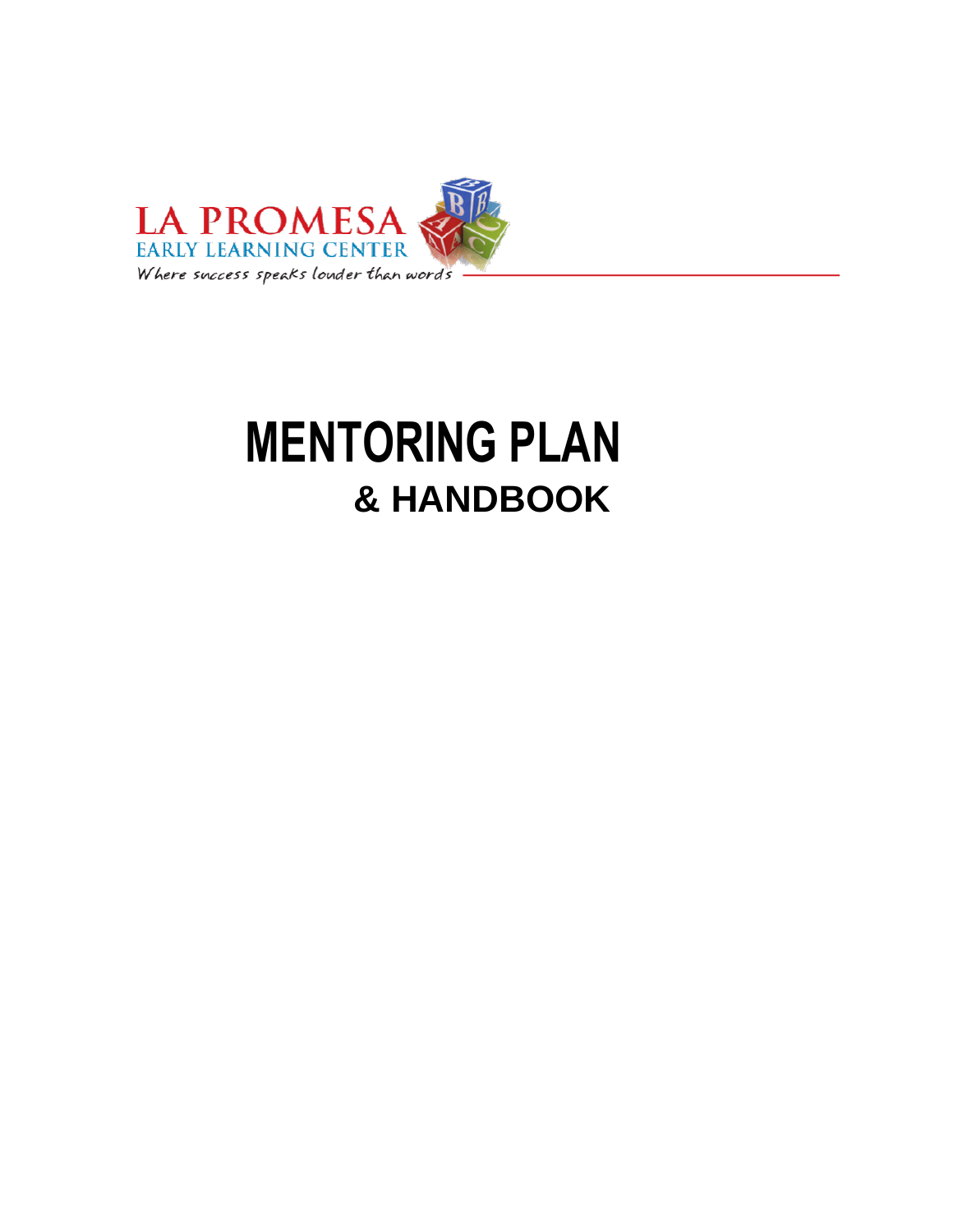#### *Mission Statement*

The purpose of mentoring is to provide support and reflective guidance to new teachers both to the profession and to the district. A mentoring program affords an opportunity to recognize and reward many of the outstanding teachers within the district, while easing a new teacher's entry into the school system. An effective mentor program needs trust, confidentiality, nonjudgmental interactions, and mutual respect. Mentoring can lead to more effective teaching, a collegial atmosphere that encourages professional growth, a celebration of success and a comfortable transition for new teachers into the culture of La Promesa Early Learning Center (LPELC) Charter School.

An effective mentor program needs trusting relationships in order to address questions, needs, and concerns of new teachers. Through confidential, non-judgmental interaction, veteran professionals meet regularly with new teachers to support their growth and development. The mentor/mentee relationship will NOT be used as an evaluative tool. The *LPELC Teacher Mentoring Program* should be evaluated each year by the school director or designee, leadership team, and school board.

#### *Basic Plan Description*

LPELC in an effort to provide support and reflective guidance to its new teachers, will oversee and manage a Teacher Mentoring Plan. The mentoring program focuses on *new*  teachers to the profession as well as teachers new to the district.

A *new* teacher is defined by this plan as any teacher who is in his or her first year of teaching.

#### *Governance of the Program*

The Mentor Program is governed by 1) the LPELC Director or Designee, 2) The LPELC school board. These individuals comprise the mentoring committee and administer the policies and procedures of the program.

In the spring of each year, the Director sends a letter to all teachers seeking to fill positions for *Head Building Mentors*. The mentoring committee will ensure a clear and fair application process for these three (3) positions. Once these head mentors are in place, the process will begin to make mentor/mentee matches. This process occurs over the next few months until every new teacher has been assigned an individual mentor. Head Building Mentors will collaborate with administration as well as other teachers in the selection process. During the spring, the committee will also review the organization of the mentor training process and mentee staff development offerings. A formal mentor-training program is required of all Head Building Mentors\*. Training for all New Teacher Mentors will be in-house and administered by the mentoring committee.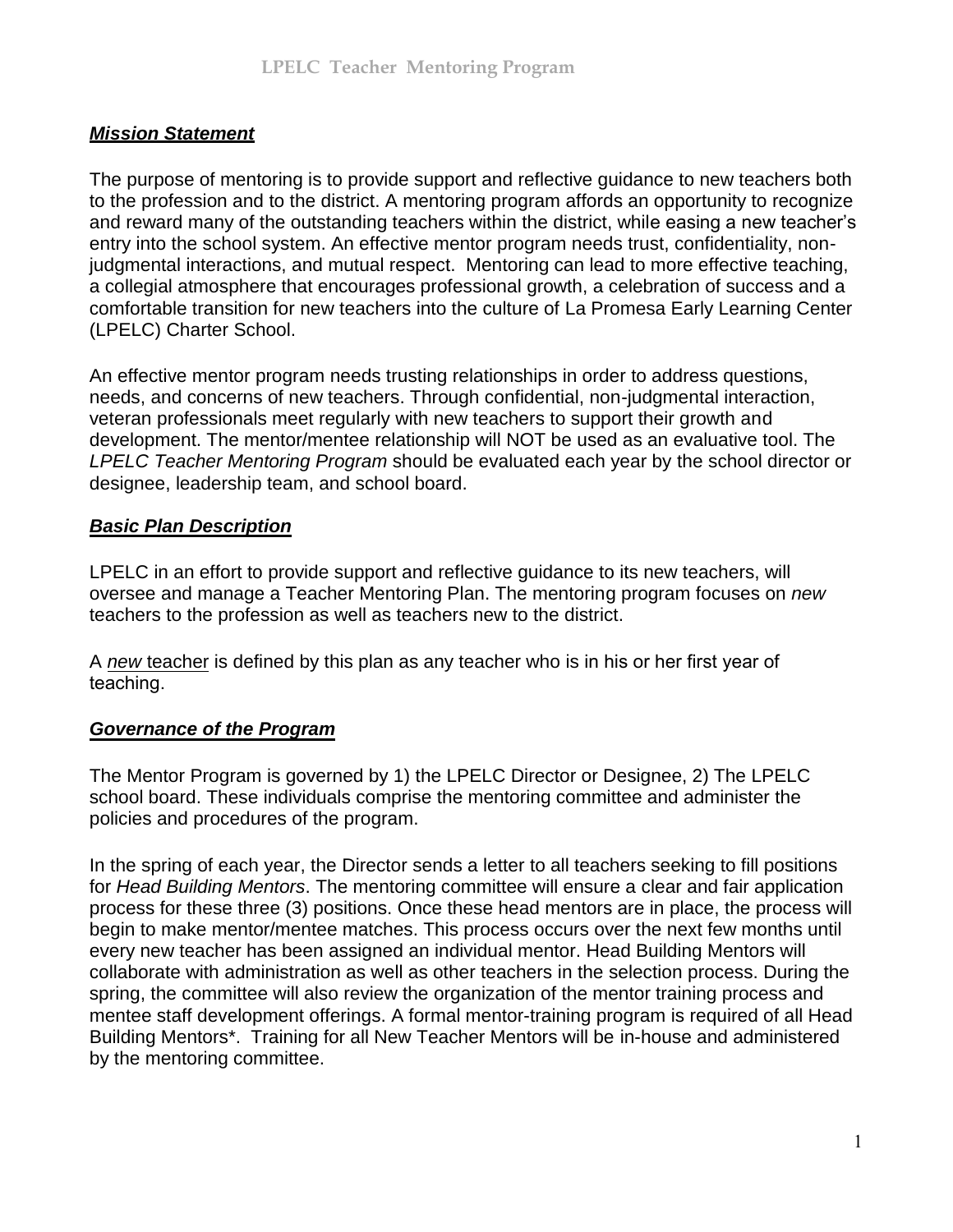\**Training most often takes place over the summer.*

#### *Program Goals*

- To acclimate new teachers to the school and profession
- To quide professional growth
- To ensure the understanding of both state and local standards/goals
- To assist with district/building assessment procedures
- To help with instructional planning
- To assist with district observational procedures
- To maintain regular contact with mentee
- To foster a positive role for teachers in our local union
- To improve classroom management
- To introduce/socialize new teachers to the staff and community
- To provide growth and professional development
- To provide positive support and self reflection
- To provide a good model of teaching
- To provide LPELC members leadership opportunities in the district

#### *Mentor Criteria*

- Demonstrate exemplary teaching ability
- Believe in the value of teaching as a profession
- Have respect for their colleagues in all subject areas
- Hold high expectations
- Convey enthusiasm for learning to teachers and students
- Believe that all children can learn and succeed
- Believe that all teachers are life-long learners
- Demonstrate initiative
- Understand the role and value of the local union
- Have courage to share ideas and initiate change
- Demonstrate ability to plan and organize

#### *New Teacher Mentor Responsibilities*

- 1) Meet with the mentee a) throughout the year (both formally and informally before opening day of school year, and c) almost daily during the first month of school or as needed
- *2)* Continue to schedule informal meetings with mentee once or twice per week throughout the school year. *Release time from duties and some teaching time can be arranged by the mentor and building administration*
- *3)* Provide curriculum support as well as support on areas that *need improvement*
- 4) Model professional expectations and practices
- 5) Establish supportive and trusting/confidential relationship with mentee
- 6) Acquaint each mentee with district and building culture
- 7) Celebrate successes and help with strategies to meet challenges
- 8) Model good teaching practices and encourage classroom visitations
- 9) Encourage mentee to attend new teacher events and union activities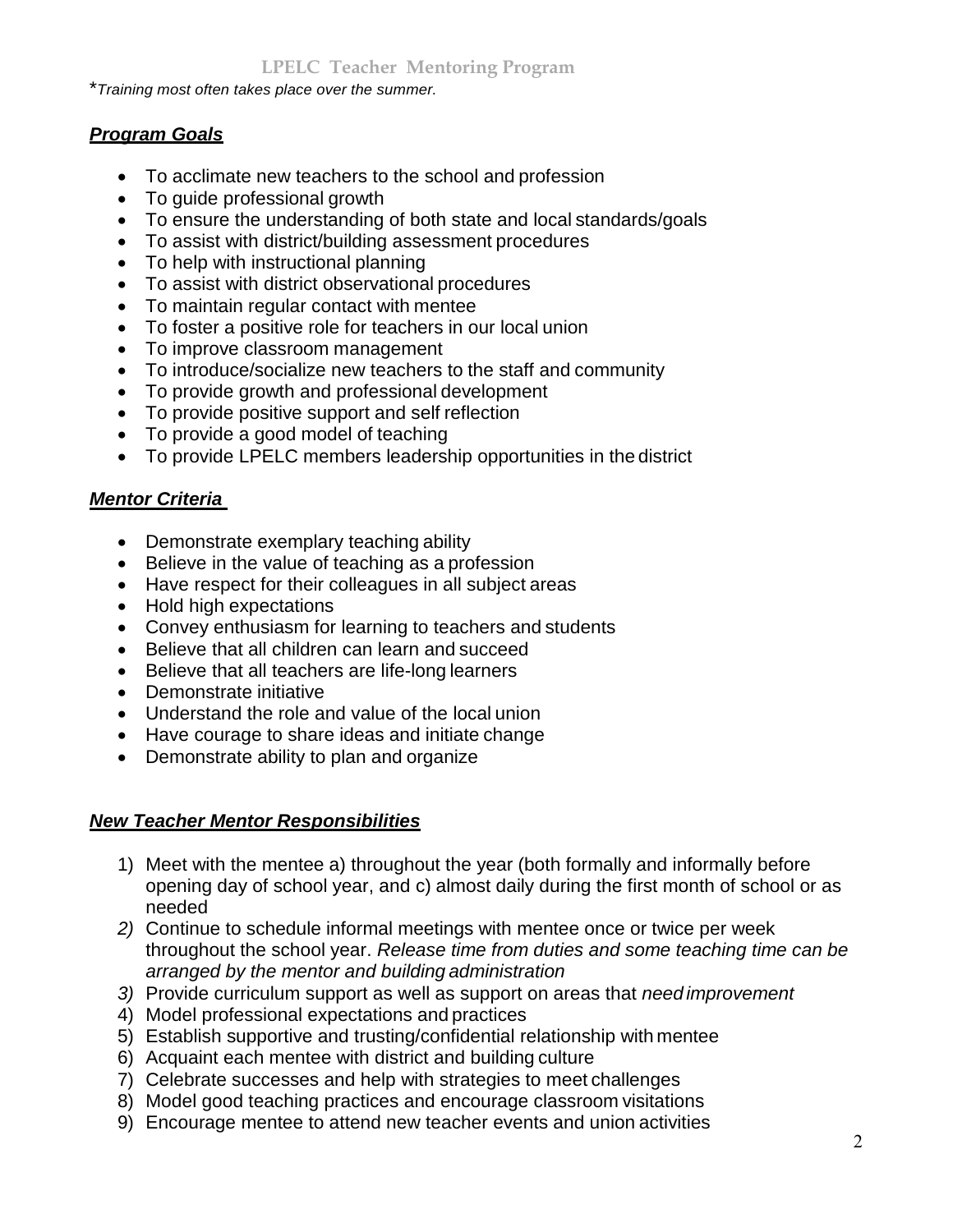10) Collaborate with the LPELC Head Building Mentor to best meet the needs of the mentee.

#### *Selection/Stipend Process*

There are two (2) types of mentor opportunities available to LPELC members under this plan. Those types are detailed below in addition to both the selection and stipend process. Until more school growth occurs, LPELC will utilize new teacher mentors.

#### *Head Building Mentors*

A Head Building Mentor is selected each year by the LPELC Director. HB Mentors should be selected based on interest, teaching experience, and consistent demonstrations of professional excellence.

There will be one (1) Head Building Mentor in each building (if applicable).

Head Building Mentors are paid by the school and will be qualified for exemplary ratings on the NM Teach evaluation system.

Interested teachers should apply and be interviewed for the position as detailed by district administration.

Head Building Mentors will be identified and selected each spring in preparation for the following year. Head Building Mentors may re-apply each year.

#### *New Teacher Mentors*

New Teacher Mentors are selected by the Head Building Mentor within each building. The Director or designee will be part of this selection process.

There will be one (1) New Teacher Mentor for every one (1) NEW teacher (first year). The Director may appoint one new teacher mentor for a maximum of two new teachers.

The New Teacher Mentor should be an experienced teacher.

New Teacher Mentors are paid a stipend each year.

Interested teachers must submit a *New Teacher Mentor Application*.

New Teacher Mentors will be identified when new teachers are identified before the start of the school year.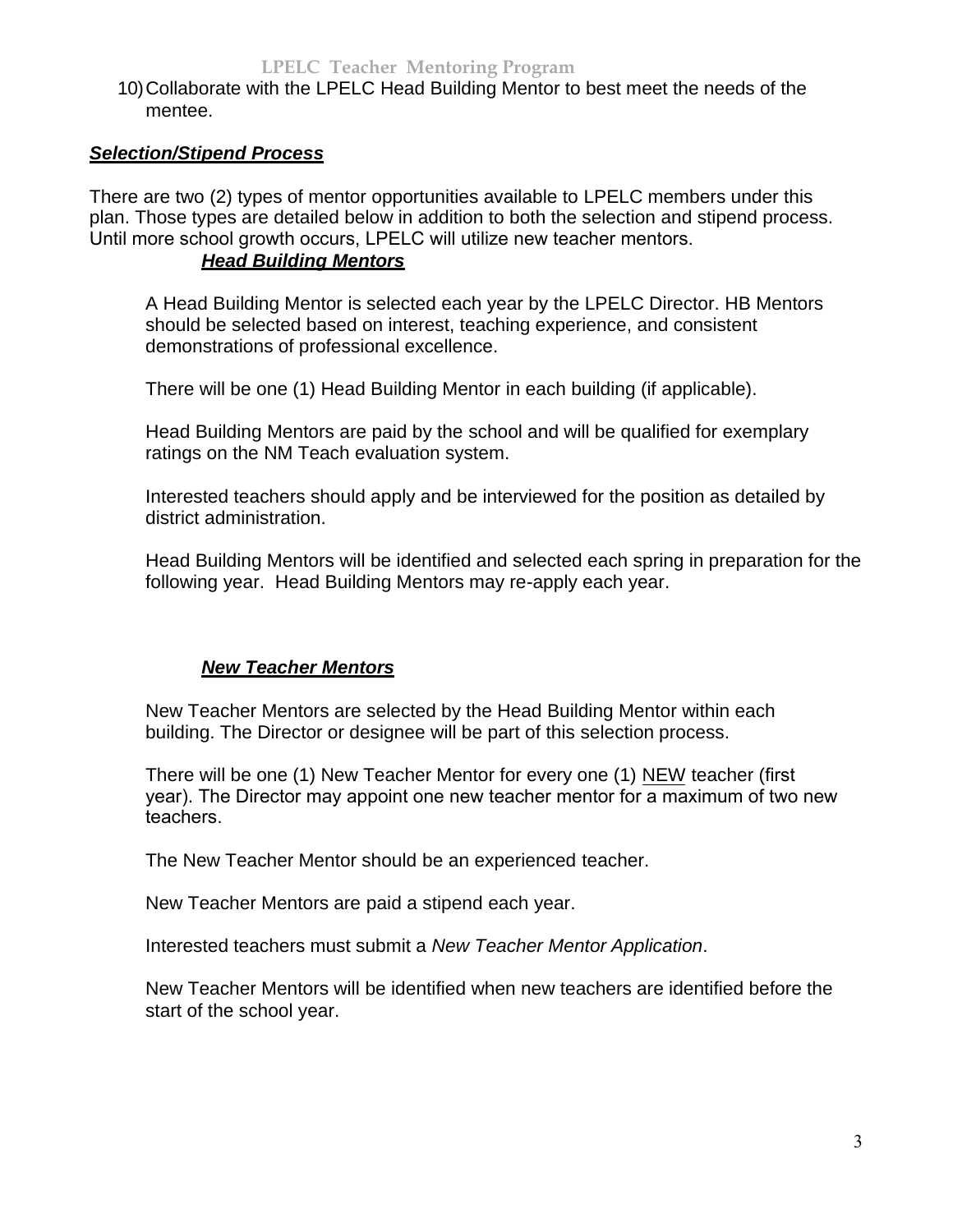#### *New Mentor Training*

The new mentor training is designed to assist the mentor teacher in defining the mentor role and its relationship to the new teacher. The mentors discuss topics related to mentoring, such as needs assessments, problem solving, classroom visits, management, and communication skills.

#### *Visitation\**

Mentors and Mentees can request release time from the building principal for classroom visitations. Several models may be helpful to the mentors and new teachers. These models are suggestions; other arrangements can be made.

#### **1) The Mentee VISITS the Mentor**

The Mentee might wish to visit the Mentor teacher in order to observe classroom management, room management, curriculum ideas, or just to see another person work.

#### **2) The Mentor VISITS the Mentee**

The Mentor might find it helpful to visit the Mentee, permitting feedback. The discussion could focus on the areas that would be most helpful to the mentee.

#### **3) The Mentor and the Mentee VISIT a third teacher**

The Mentor and Mentee might wish to visit the class of another teacher. This third teacher would give the Mentee an opportunity to observe someone other than the Mentor, would expose the Mentee to more resources, and would allor for an extra support system.

**\* It is an expectation of the mentor program that inter-visitations occur a minimum of three (3) times during each school year.**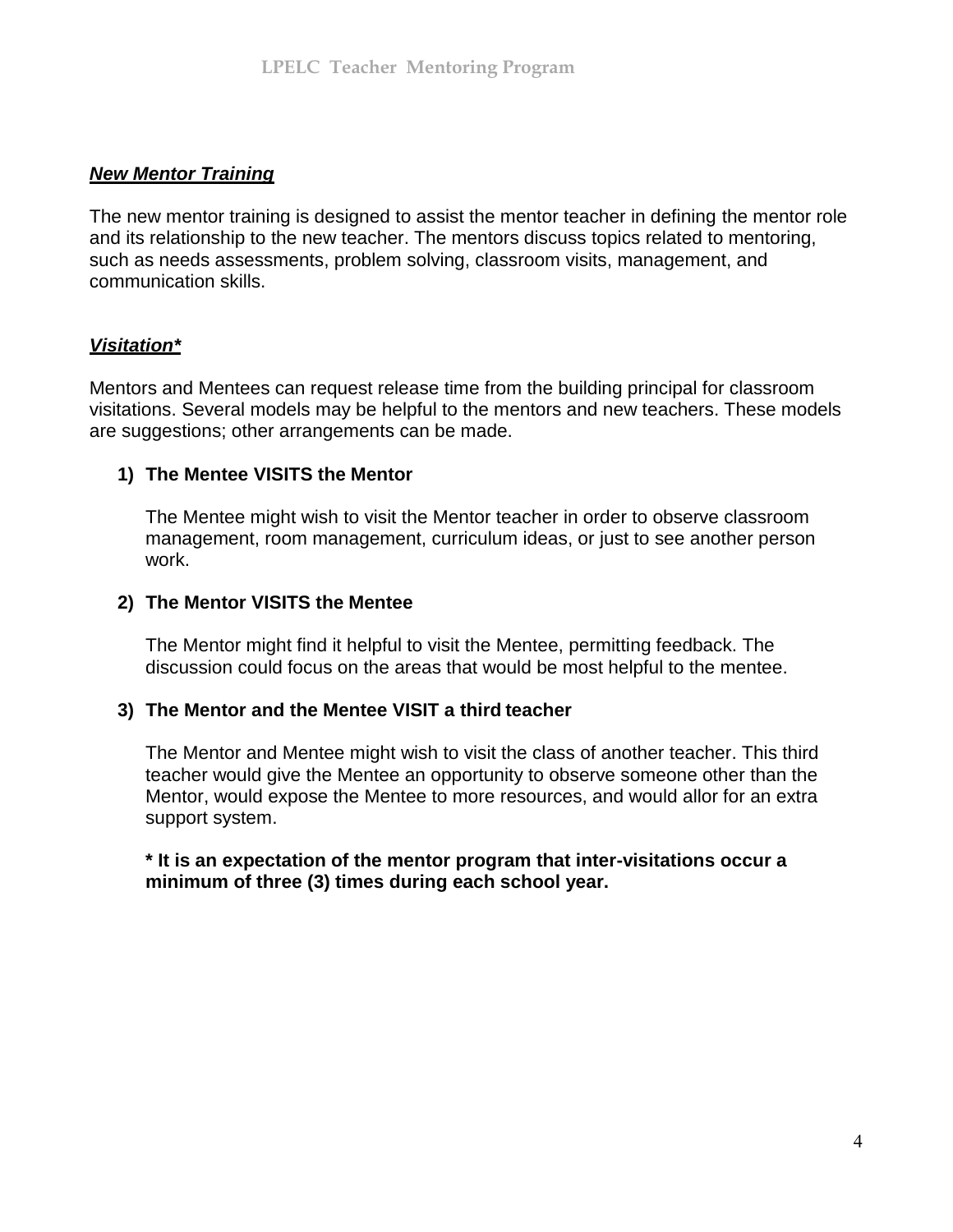#### *Head Building Mentor (NA)*

*Funded by the school per stipend contract*

- 1) Identify building *New Teacher Mentors* in conjunction with the LPELC Director or designee.
- 2) Works on a regular basis with *New Teacher Mentors* on initiatives, problems and programs.
- 3) Works/meets in collaboration with the Director or designee on building level mentoring practices.
- 4) Mentor short-term leave replacements.
- 5) Mentor new teachers to the district (with prior tenure) on school procedure, culture and instructional strategies (if necessary)\*.
- 6) Attends and facilitates mentoring programs/meetings at the building level.
- 7) Meets with mentees to ensure that their needs are being met.

#### *\*New Teacher Mentor(s)*

*Funded by the school per stipend contract*

- 1) Mentors (as detailed under the plan) "new" teachers with less than 3 years experience.
- 2) Works in collaboration with the Director or designee on aspects of the New Teacher mentoring program.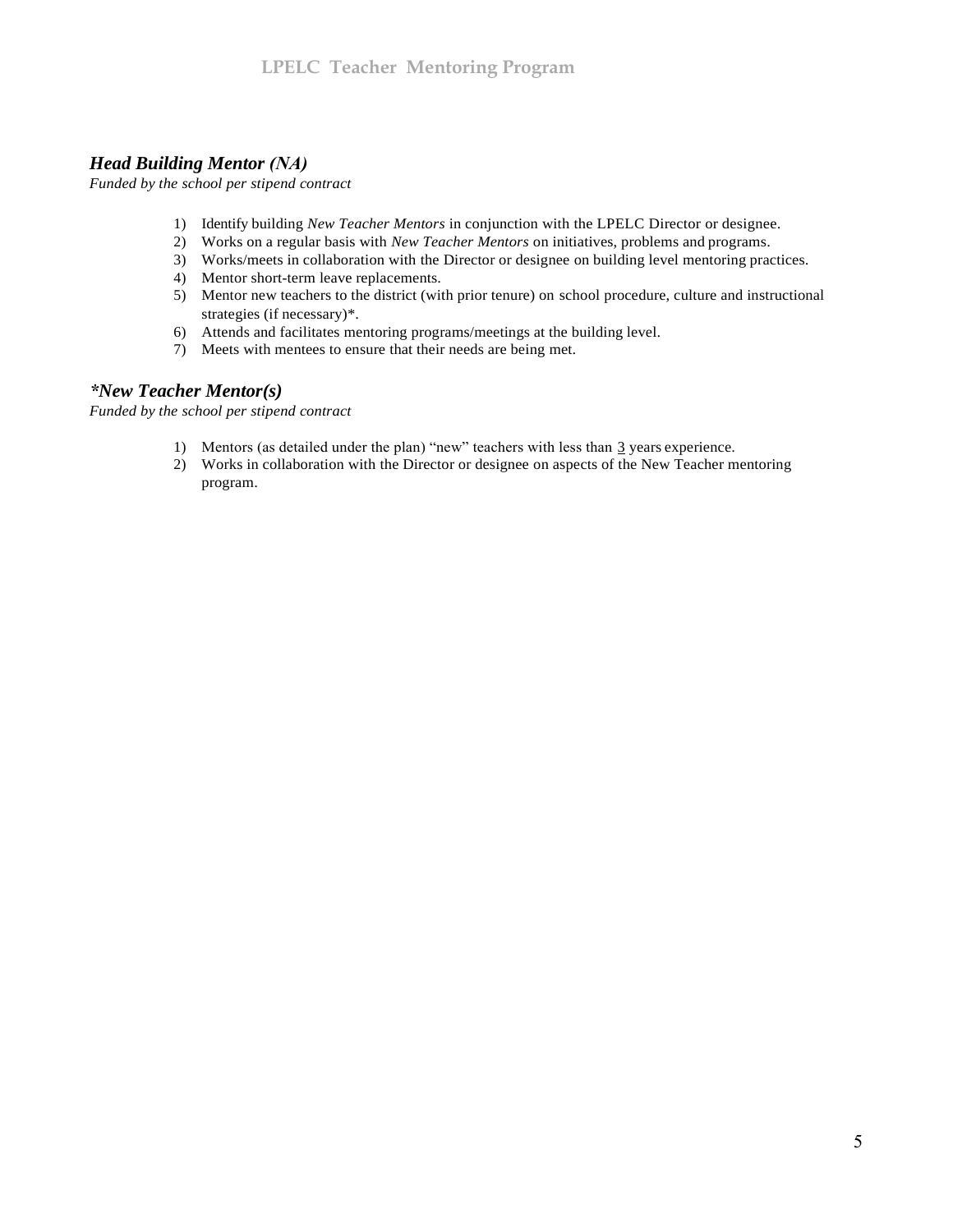# **New Teacher Mentor Application**

| Name:                       | School Year:            |
|-----------------------------|-------------------------|
| Building:<br>$Subject(s)$ : | Grade Level(s): _______ |

| 1) Are you a tenured teacher? $\Box$ Yes $\Box$ No |  |  |
|----------------------------------------------------|--|--|
|----------------------------------------------------|--|--|

2) I am interested in becoming a New Teacher Mentor teacher because:

3) Rate yourself on a scale from  $1 - 5$  (1 =weak / 5 = very strong) on the criteria below.

| Demonstrate exemplary teaching ability                  | 2             |   | 4              | 5 |
|---------------------------------------------------------|---------------|---|----------------|---|
| Believe in the value of teaching as a profession        | 2             | 3 | 4              | 5 |
| Hold high expectations                                  | 2             | 3 | 4              | 5 |
| Convey enthusiasm for learning to teachers and students | 2             | 3 |                | 5 |
| Believe that all children can learn and succeed         | 2             | 3 | 4              | 5 |
| Believe that all teachers are life-long learners        | 2             | 3 |                | 5 |
| Demonstrate initiative                                  | $\mathcal{P}$ | 3 | $\overline{a}$ | 5 |
| Understand the role and value of the local union        | 2             | 3 | 4              | 5 |
| Have courage to share ideas and initiate change         | 2             | 3 |                | 5 |
| Demonstrate ability to plan and organize                |               |   |                | 5 |

4) I would be a good mentor because: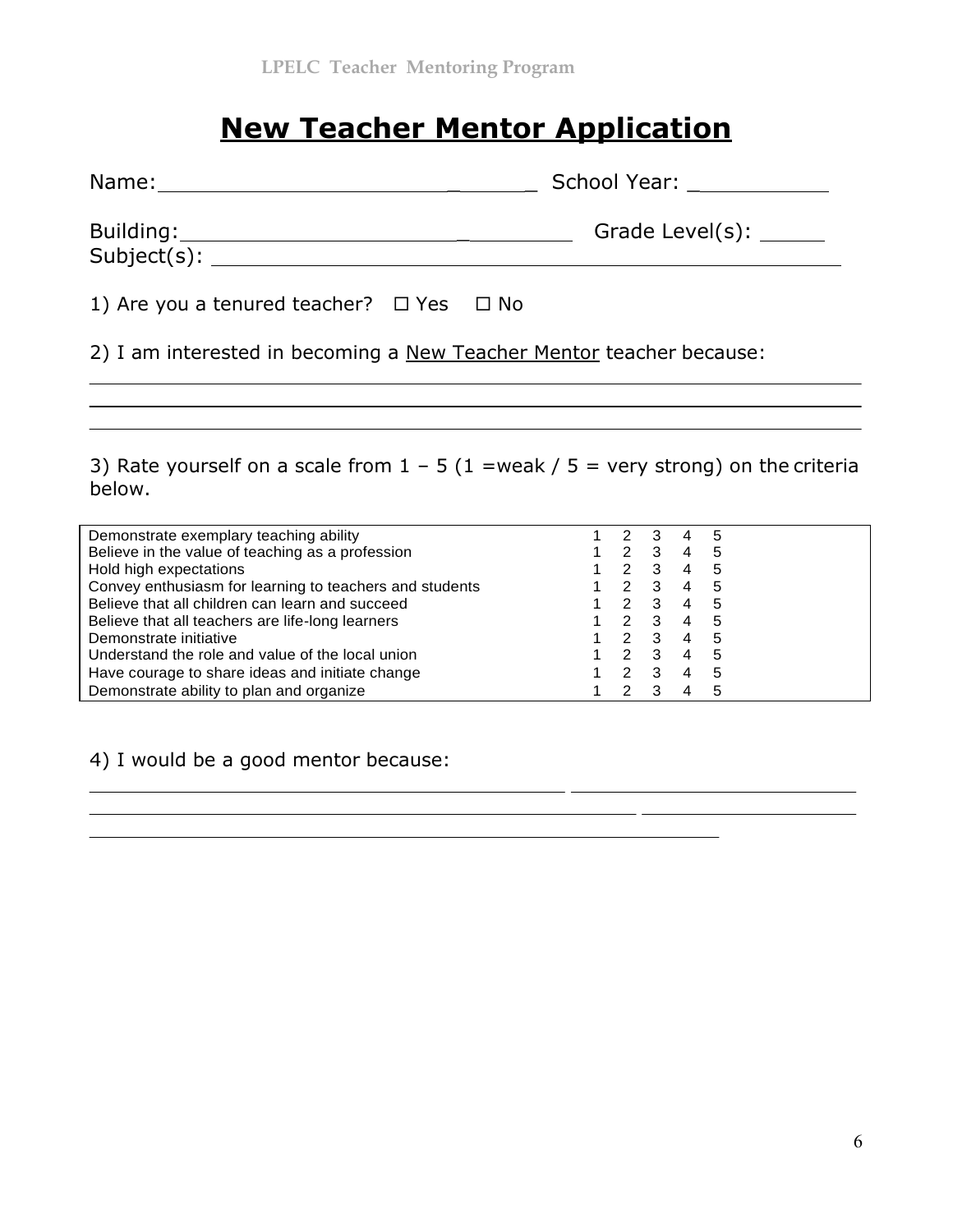#### **PROTÉGÉ NEEDS ASSESSMENT**

**(1 PAGE)** 

©2008 Barry Sweeny **www.teachermentors.com**

The following will assist you as a protégé to inventory your experiences and areas of need. This information will not be shared with your building administrator, it will only be used by your district mentor facilitator to assist in matching you to a mentor and once matched, to give your mentor a concept of your specific strengths and areas where you want to grow.

Name \_\_\_\_\_\_\_\_\_\_\_\_\_\_\_\_\_\_\_\_\_\_\_\_\_\_\_\_\_\_\_\_\_\_\_\_\_\_\_\_\_\_\_\_\_

School \_\_\_\_\_\_\_\_\_\_\_\_\_\_\_\_\_\_\_\_\_\_\_\_\_\_\_\_\_\_\_\_\_\_\_\_\_\_\_\_\_\_\_\_

1. Previous educator experience, including student teaching or internship.

2. List your three strongest assets as an educator.

3. List your three areas of concern as a new educator with this agency/ district.

How would you rate your skills in the following areas:  $1 -$  developing,  $2 -$  confident,  $3 -$  accomplished Place a check in the corresponding box.

| 2 | 3 |                                                                                  | 2 | 3 |                                                                              |
|---|---|----------------------------------------------------------------------------------|---|---|------------------------------------------------------------------------------|
|   |   | Lesson planning                                                                  |   |   | Dealing with crisis in the classroom                                         |
|   |   | Planning for a substitute teacher                                                |   |   | Addressing student learning standards                                        |
|   |   | Large group instruction                                                          |   |   | Establishing rapport with faculty and<br>staff                               |
|   |   | Small group instruction                                                          |   |   | Understanding of teaching/learning<br>styles                                 |
|   |   | One-to-one instruction                                                           |   |   | Parent conferencing and<br>communication                                     |
|   |   | Creating & administering informal<br>assessments<br>Planning instructional units |   |   | Understanding of cultural or ethnic<br>differences                           |
|   |   | Planning for students with special needs,<br>including "at risk" and "gifted"    |   |   | Ability to set appropriate levels of<br>expectations for student achievement |
|   |   | Planning and producing instructional<br>materials                                |   |   | Supporting school improvement goals                                          |
|   |   | Behavior management                                                              |   |   | Addressing teacher performance<br>standards                                  |

2/29/08cc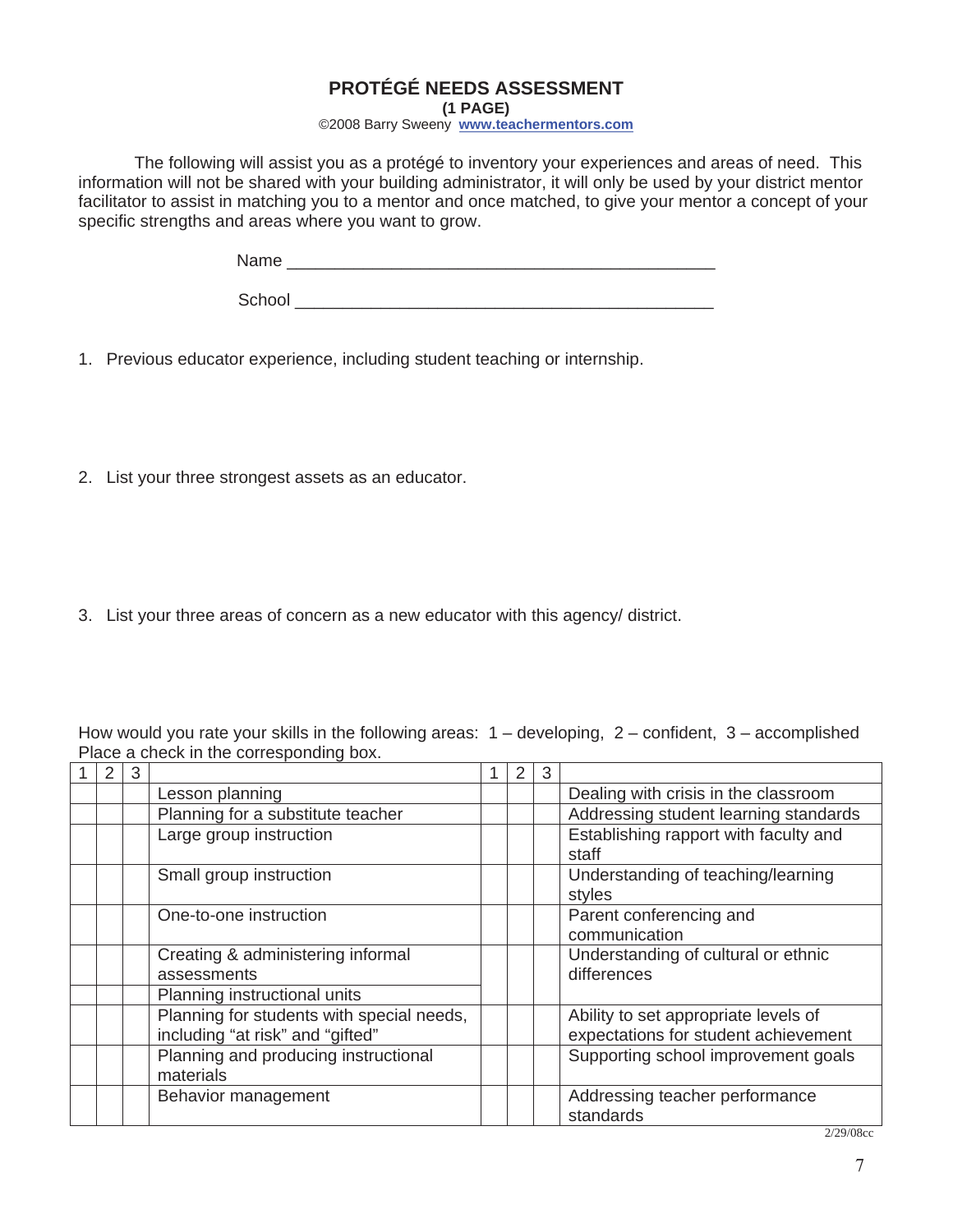### **PROTÉGÉ NEEDS ASSESSMENT**

**(2 PAGES)** 

©2008 Barry Sweeny **www.teachermentors.com**

Protégé completes this form and gives to assigned mentor. The information sheet and survey should be completed at the beginning of the year.

*The following will assist you as a protégé to inventory your experiences and areas of need. The information provided will assist your mentor in supporting your professional growth. Thank you.* 

| Name                   | School |
|------------------------|--------|
| Subject or grade level | Date   |

First Year \_\_\_\_\_\_\_\_\_\_\_ Second Year \_\_\_\_\_\_\_\_\_\_

**1. Previous educator experience, including student teaching and internship.**

**2. List your three strongest assets as an educator.**

**3. List your three areas of concern for the year.**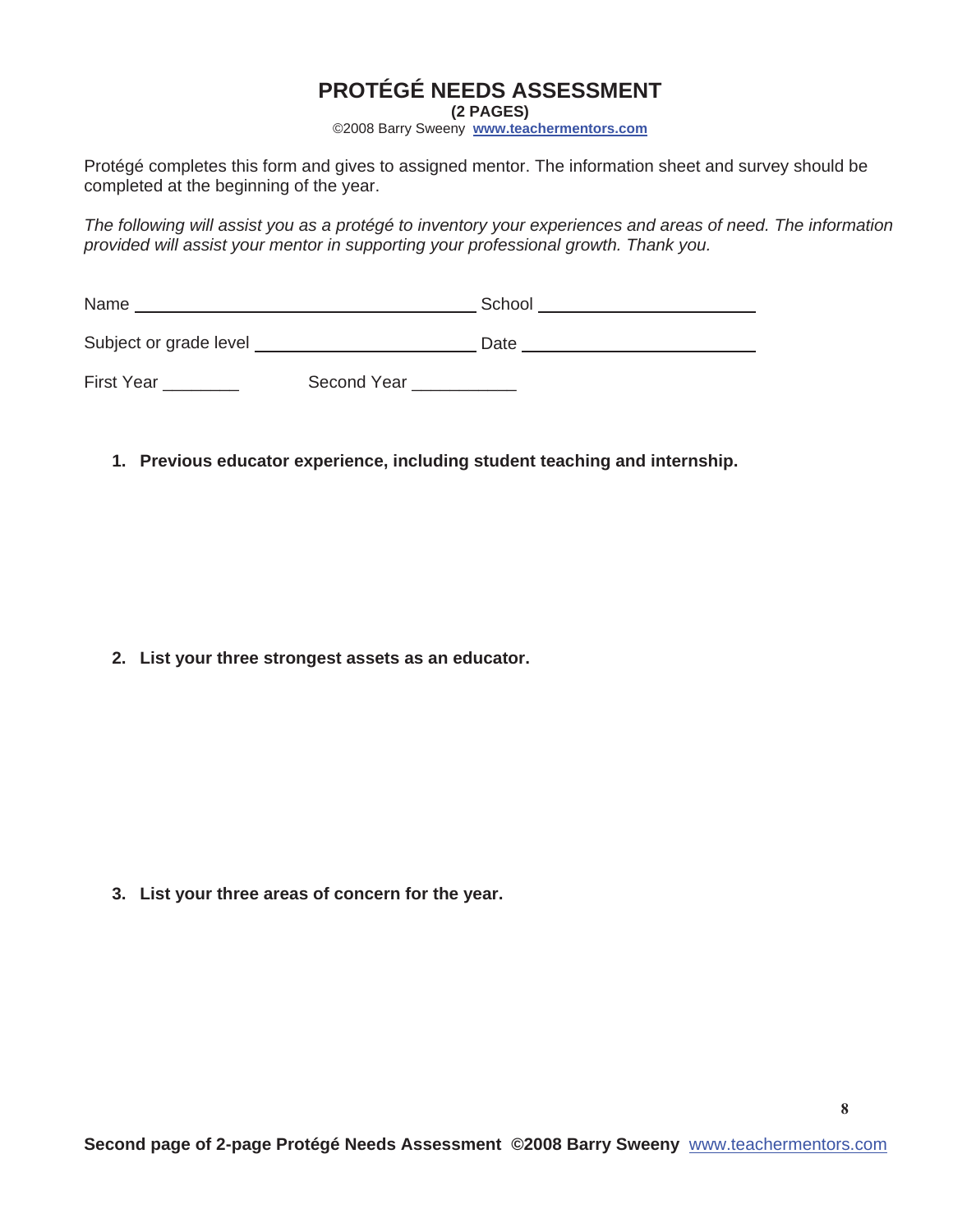*The BeginningTeacher Induction Program is designed to support your professional growth. To help us do so, please rate your current level of concern for the following topics. Thanks very much.*

|                                                        | No<br>concern |                | Somewhat<br>concerned |                          | Very<br>concerned |  |  |
|--------------------------------------------------------|---------------|----------------|-----------------------|--------------------------|-------------------|--|--|
| <b>Expectations</b>                                    |               |                |                       |                          |                   |  |  |
| 1. District Curriculum                                 | 1             | $\sqrt{2}$     | 3                     | 4                        | 5                 |  |  |
| 2. Grade/Subject area standards for student learning   | 1             | $\overline{2}$ | 3                     | 4                        | 5                 |  |  |
| 3. School/district policies & expectations             | 1             | $\overline{2}$ | 3                     | 4                        | 5                 |  |  |
| 4. Using technology as a tool for learning             | 1             | $\overline{2}$ | 3                     | 4                        | 5                 |  |  |
| 5. Evaluation of teacher performance                   | 1             | $\overline{2}$ | 3                     | $\overline{\mathcal{A}}$ | 5                 |  |  |
| <b>Teaching</b>                                        |               |                |                       |                          |                   |  |  |
| 6. Determining student academic ability                | 1             | 2              | 3                     | 4                        | 5                 |  |  |
| 7. Effective use of teaching strategies                | 1             | $\overline{2}$ | 3                     | 4                        | 5                 |  |  |
| 8. Differentiating for individual student differences  | 1             | $\overline{2}$ | 3                     | 4                        | 5                 |  |  |
| 9. Unit and lesson plan design                         | 1             | $\overline{2}$ | 3                     | $\overline{4}$           | 5                 |  |  |
| 10. Effective use of textbooks and curriculum guides   | 1             | $\overline{2}$ | 3                     | 4                        | 5                 |  |  |
| <b>Classroom Management</b>                            |               |                |                       |                          |                   |  |  |
| 11. Student discipline                                 | 1             | $\sqrt{2}$     | 3                     | 4                        | 5                 |  |  |
| 12. Preparation time                                   | 1             | $\overline{2}$ | 3                     | 4                        | 5                 |  |  |
| 13. Assessing/grading student work                     | 1             | $\overline{2}$ | 3                     | 4                        | 5                 |  |  |
| 14. Organization of the classroom                      | 1             | $\overline{2}$ | 3                     | 4                        | 5                 |  |  |
| 15. Management of paperwork and reports                | 1             | $\overline{2}$ | 3                     | 4                        | 5                 |  |  |
| 16. Accessing materials, supplies, equipment           | 1             | 2              | 3                     | 4                        | 5                 |  |  |
| 17. The budget for instructional materials             | 1             | $\overline{2}$ | 3                     | 4                        | 5                 |  |  |
| <b>Relationships</b>                                   |               |                |                       |                          |                   |  |  |
| 18. Parents and community members                      | 1             | $\overline{2}$ | 3                     | $\overline{4}$           | 5                 |  |  |
| 19. Principals, administrators, Board of Education     | 1             | $\overline{2}$ | 3                     | 4                        | 5                 |  |  |
| 20. Colleagues                                         | 1             | 2              | 3                     | 4                        | 5                 |  |  |
| 21. Motivating & rapport with students                 | 1             | $\overline{2}$ | 3                     | 4                        | 5                 |  |  |
| 22. Cultural diversity of students                     | 1             | $\overline{2}$ | 3                     | 4                        | 5                 |  |  |
| 23. Your number of years of teaching experience ______ |               |                |                       |                          |                   |  |  |
| <b>Other Concerns?</b>                                 |               |                |                       |                          |                   |  |  |
| 24                                                     | 1             | 2              | 3                     | 4                        | 5                 |  |  |
| 25                                                     | 1             | 2              | 3                     | 4                        | 5                 |  |  |
| 26                                                     | 1             | 2              | 3                     | 4                        | 5                 |  |  |